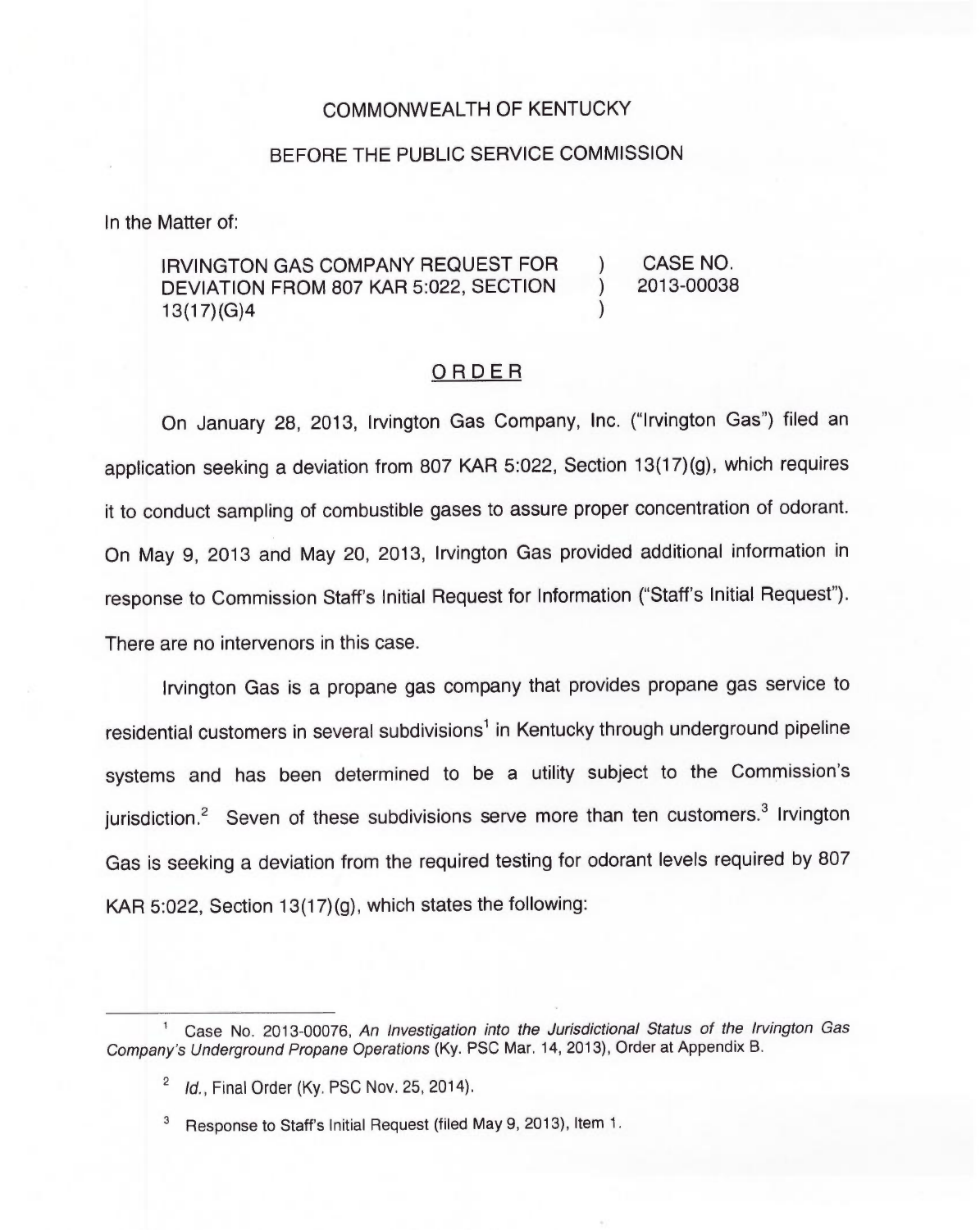(g) Each utility shall conduct sampling of combustible gases to assure proper concentration of odorant in accordance with this section unless otherwise approved by the commission.

1. The utility shall sample gases in each separately odorized system at approximate furthest point from injection of odorant.

2. Sampling shall be conducted with equipment designed to detect and verify proper level of odorant.

3. Separately odorized systems with ten (10) or fewer customers shall be sampled for proper odorant level at least once each ninety-five (95) days.

4. Separately odorized systems with more than ten (10) customers shall be sampled for proper odorant level at least once each week.

The Commission, in addition to the above requirements, also enforces certain federal safety requirements through its Division of Engineering Gas Pipeline Safety Branch and is certified by the U.S. Department of Transportation and the Pipeline and Hazardous Materials Safety Administration ("PHMSA") as having adopted the minimum federal regulations and established substantially the same enforcement measures as those in the federal pipeline safety statutes. One of these requirements is found in 49 CFR 192.625(f), which states that "each operator must conduct periodic sampling of combustible gases using an instrument capable of determining the percentage of gas in air at which the odor becomes readily detectable." Both 49 CFR 192.625 and 807 KAR 5:022, Section 13(17)(a), define the odorization of gas as follows:

> Combustible gas in a distribution line shall contain a natural odorant or be odorized so that at a concentration in air of one-fifth (1/5) of the lower explosive limit (approximately one (1) percent by volume), gas is readily detectable by a person with a normal sense of smell.

Irvington Gas objects to the requirement that it test for odorant with equipment designed to detect and verify proper odorant levels as required by both 807 KAR 5:022, Section 13(17)(g), and 49 CFR 192.625(f). The basis for its objection is that it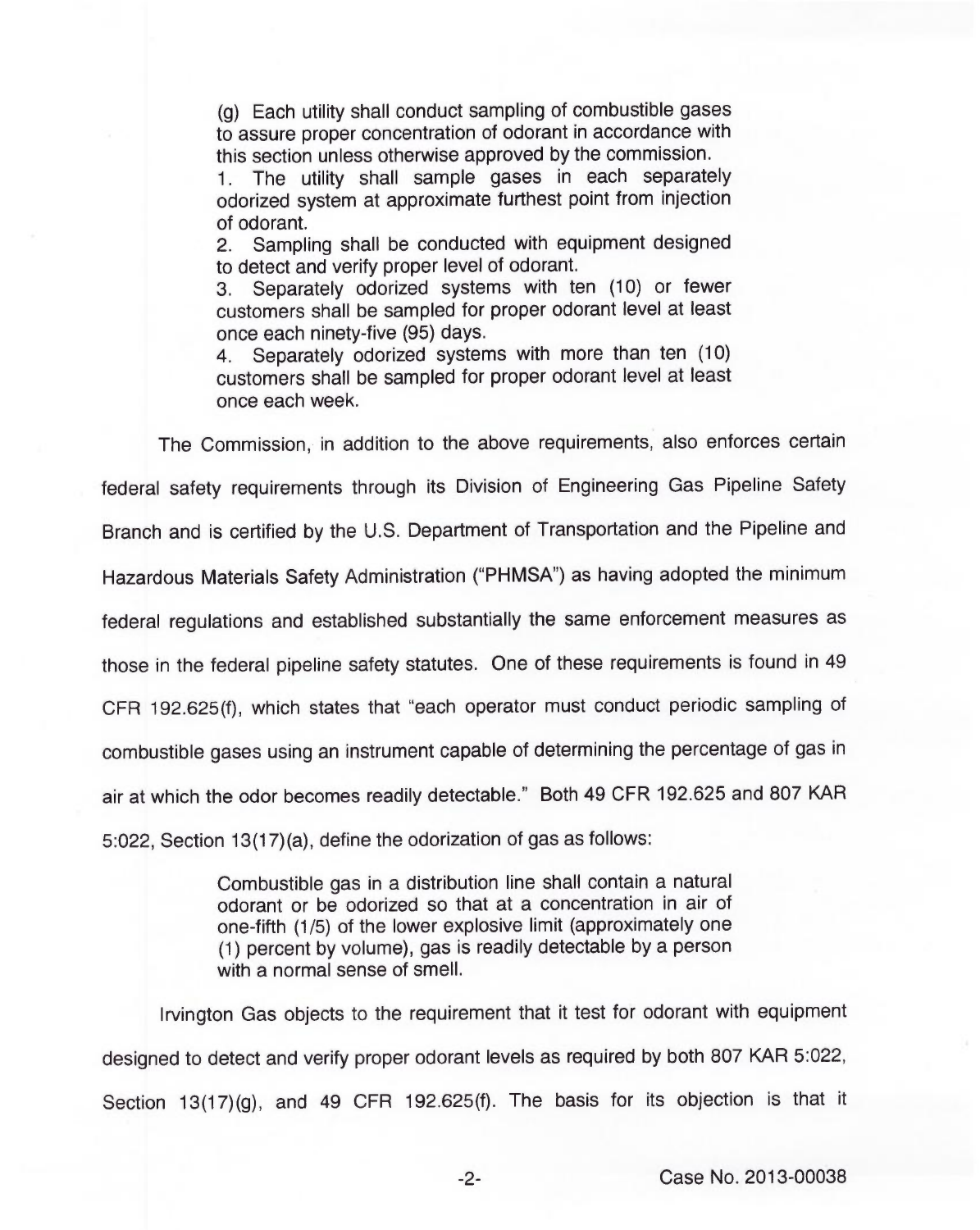purchases propane that has been injected with odorant prior to delivery to Irvington Gas's bulk plants and that written verification of the level of odorization is noted on each Bill of Lading,<sup>4</sup> which also reflects that a sniff test has been performed to verify odorization.<sup>5</sup> In addition, Irvington Gas states that its employees perform a sniff test every time its trucks are filled with propane to make a delivery.<sup>6</sup> Irvington Gas also objects to the specific requirement of 807 KAR 5:022, Section 13(17)(g)1, that "[t]he utility shall sample gases in each separately odorized system at approximate furthest point from injection of odorant." Irvington Gas states, "[w]e do not have an injection point because our propane is odorized prior to delivery into our bulk plants."<sup>7</sup>

After considering the evidence of record, the Commission finds that:

 $1.$ Odorized propane is delivered to Irvington Gas at its bulk plants and the level of odorization of the propane is documented at the time of delivery on the Bills of Lading.

2. There is no additional testing of odorant levels once propane is delivered to Irvington Gas's bulk plants.

3. The employees of Irvington Gas conduct a sniff test when propane is first delivered into its bulk plants and again when propane is transferred from its bulk plants to its delivery trucks.

5 Id.

- Id., Items 3 and 6.
- $\overline{7}$ Id., Item 2.

 $1d.$ , Item 3.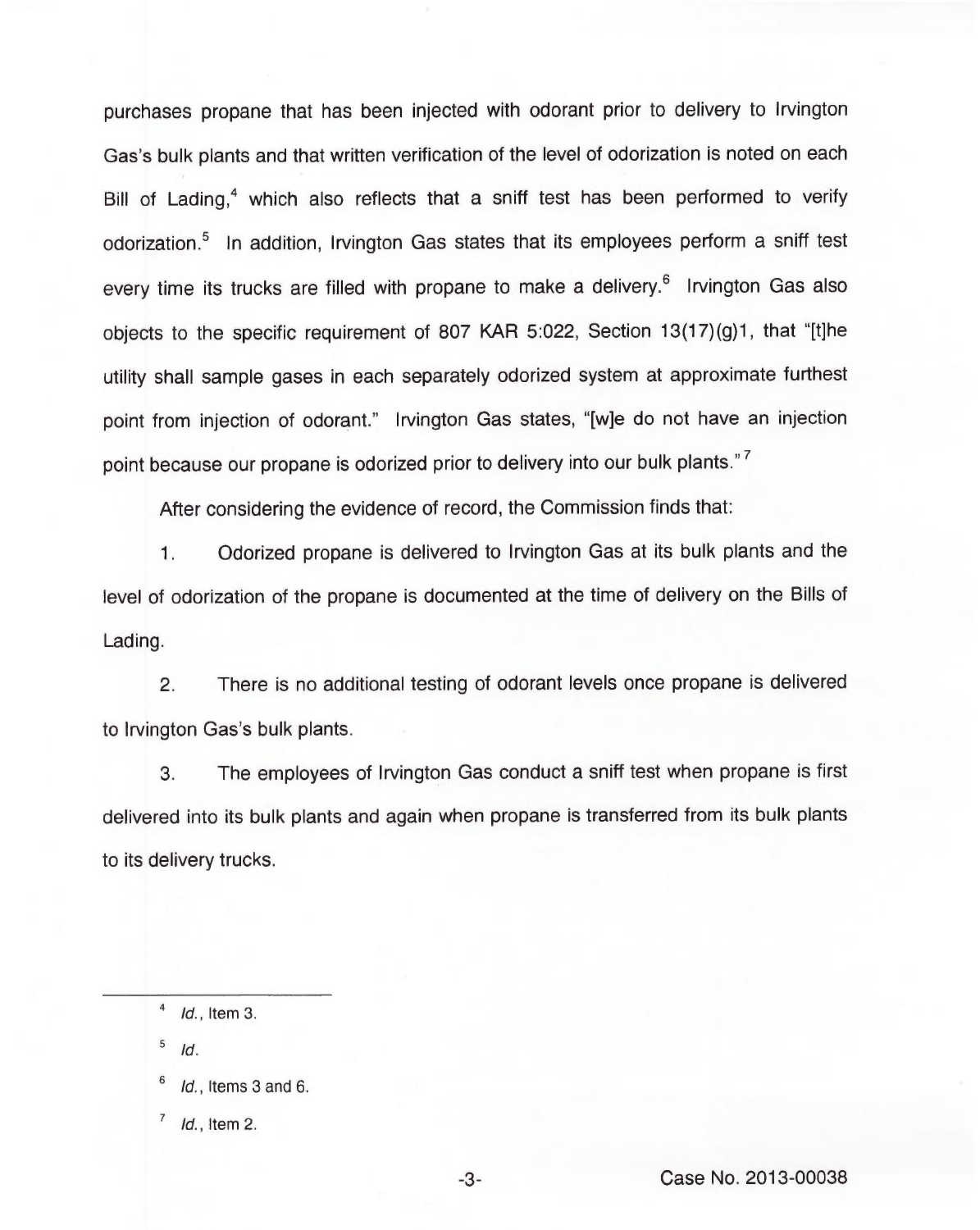4. Irvington Gas supplies propane to customers who have individual, aboveground tanks, as well as to customers who live in subdivisions where Irvington Gas provides service through underground storage tanks and piping that it has installed.

5. Irvington Gas currently provides underground propane service to customers in seven subdivisions having more than ten customers.

6. Irvington Gas is subject to the requirements of both 807 KAR 5:022, Section 13(17)(g), and 49 CFR 192.625(f).

7. The total amount of time that propane is stored at Irvington Gas's bulk plants and that remains in its underground storage tanks prior to use is unknown.

8. The level of odorant at the furthest point in each of Irvington Gas's systems is unknown.

The Commission being otherwise sufficiently advised, HEREBY ORDERS that:

1. Irvington Gas's request for a deviation from 807 KAR 5:022, Section 13(17)(g), is denied.

2. Irvington Gas's request for a deviation from 49 CFR 192.625(f) is denied.

3. Irvington Gas shall test the odorant level of its propane, using equipment designed to detect and verify proper levels of odorant, at the furthest point from each underground storage tank that serves customers through its underground pipeline systems, in compliance with 807 KAR 5:022, Section 13(17)(g).

4. In the Irvington Gas system, if the gas odorant level drops at any location below the concentration specified in 807 KAR 5:022, Section 13(17)(a), Irvington Gas shall immediately report such occurrence to the Commission and install odorization facilities to inject odorant into its propane gas.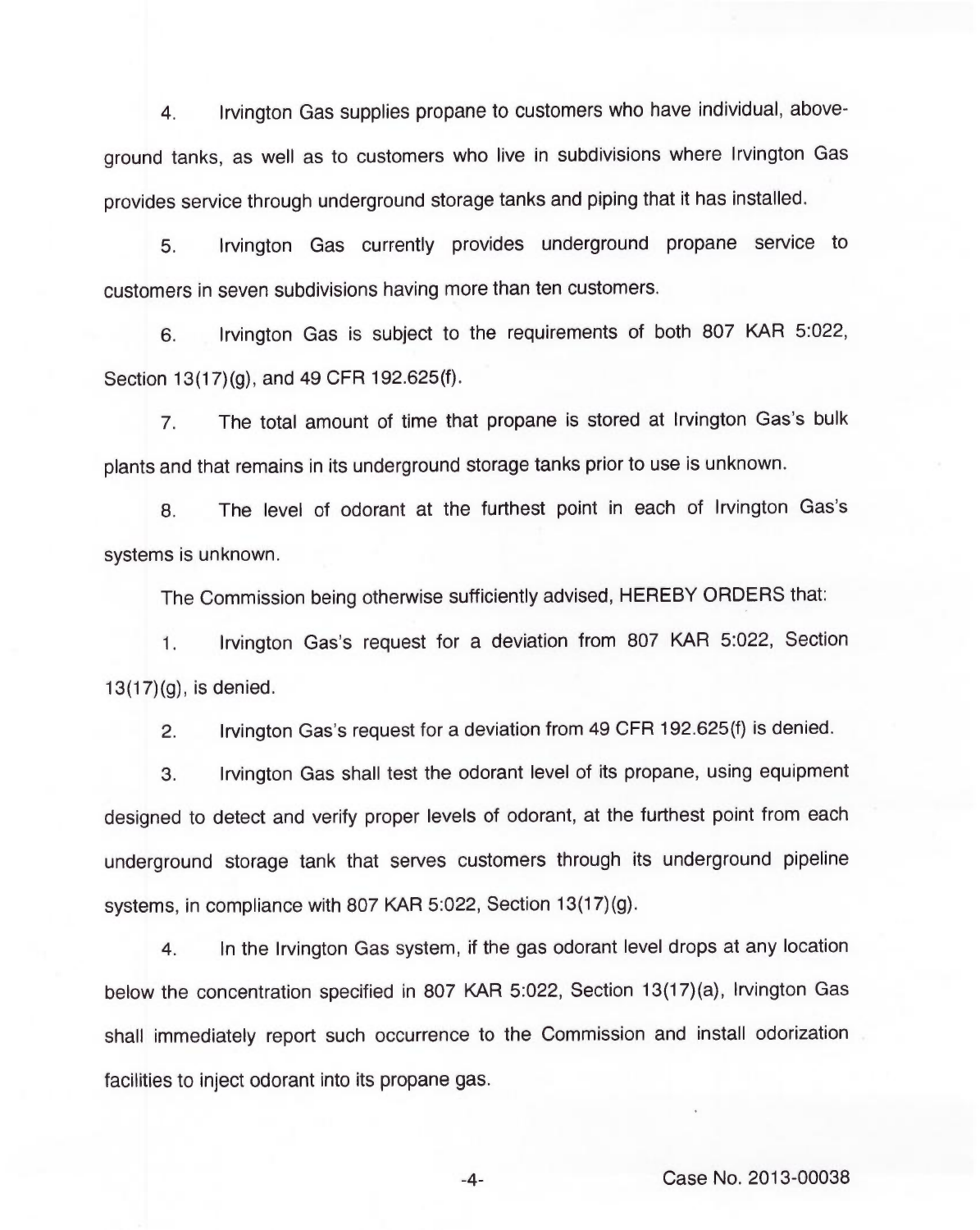| By the Commission                     |
|---------------------------------------|
| <b>ENTERED</b>                        |
| FEB 10 2015                           |
| KENTUCKY PUBLIC<br>SERVICE COMMISSION |

ATTEST Executive Director

Case No. 2013-00038